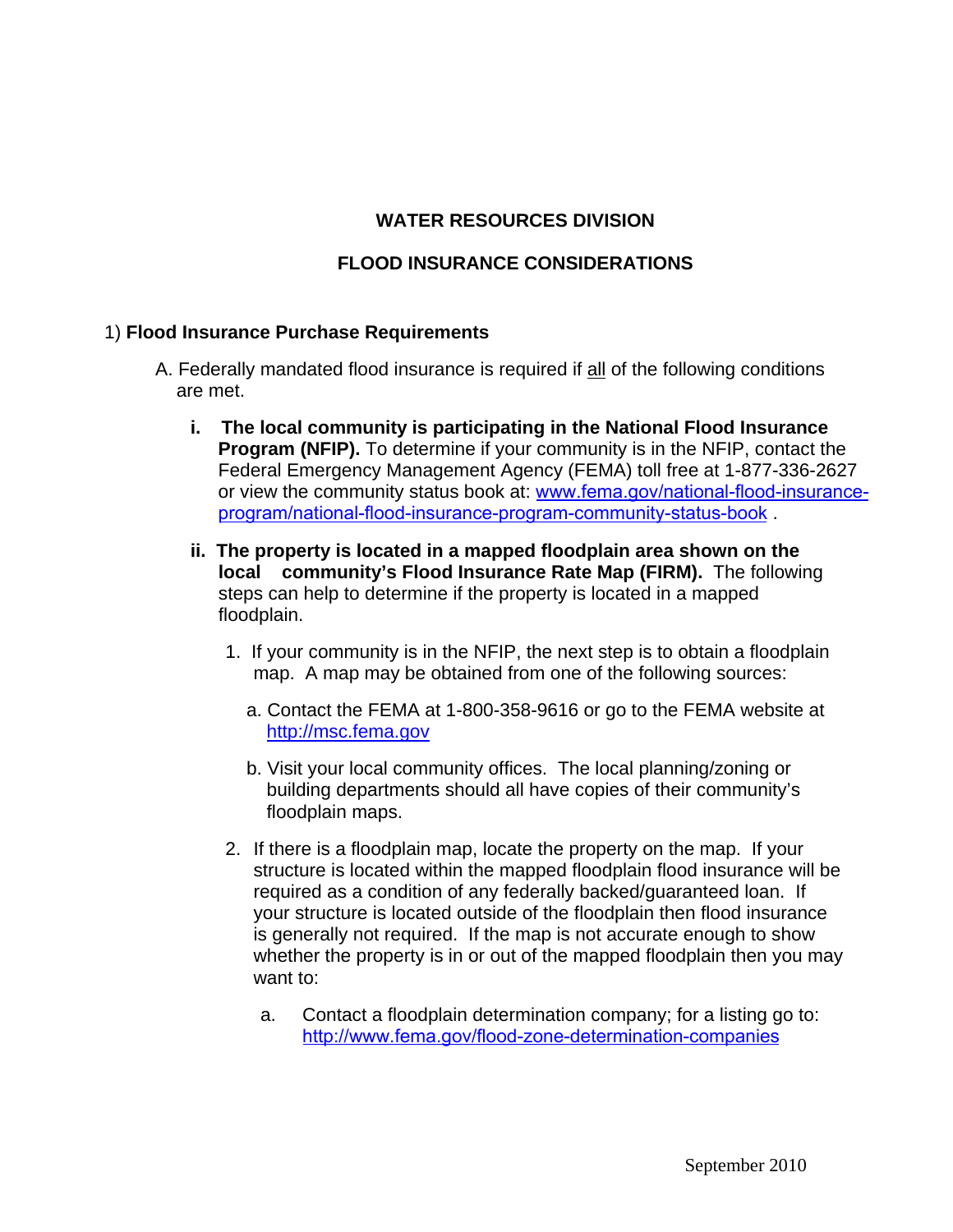- b. Hire a licensed professional surveyor or engineer to accurately locate your parcel on the map, or do an elevation survey for the property to determine if the site is in or out of the floodplain.
- **iii. The borrower is obtaining a federally insured, regulated, or supervised loan.** (Generally the bank that is issuing the loan will contact a flood-zone determination company to determine if flood insurance will be required as a condition of the mortgage).
- B. Flood insurance is generally optional if only condition (i.) is met, and the structure securing the loan is not in the special flood hazard area. However, the lender always has the option of requiring the insurance as a condition of the mortgage.

### 2) **The map shows that my lot is in the mapped floodplain, but the ground my house is on high ground. I believe I shouldn't be shown in the floodplain. What are the FEMA's requirements to remove land or a building from the 1% annual chance flood hazard area?**

To be removed from the floodplain shown on the Flood Insurance Rate Map (FIRM), a structure must be on land that is not subject to flooding by the 1% annual chance (100-year) flood. Remember, more severe floods can and do happen, so even if your home is found to be on high ground, it may still be damaged by an extreme flood event. The following two letters remove the structure from the 100-year floodplain.

#### a. Letter of Map Amendment (LOMA)

If your lot or building site is on natural ground that is higher than the Base Flood Elevation shown on the FIRM, then you may request a Letter of Map Amendment (LOMA). To support your request, you will have to get a surveyor to determine the elevation of the ground next to your building and complete an Elevation Certificate (form locations shown below). If the ground is higher than the Base Flood (100-year) Elevation, then the FEMA will issue a LOMA. With a LOMA, your lender may choose to not require flood insurance. The FEMA does not charge a review fee for the LOMA's.

### b. Letter of Map Revision (LOMR)

If your home was built on fill that was placed after the FIRM was prepared, you may request a Letter of Map Revision Based on Fill (LOMR-F). As with a LOMA, you will need to get an Elevation Certificate completed by a land surveyor. If the filled ground is higher than the Base Flood Elevation, and if you do not have a basement, then the FEMA may issue a LOMR-F, and your lender may choose to not require flood insurance. There is a \$425 review fee for a LOMR-F.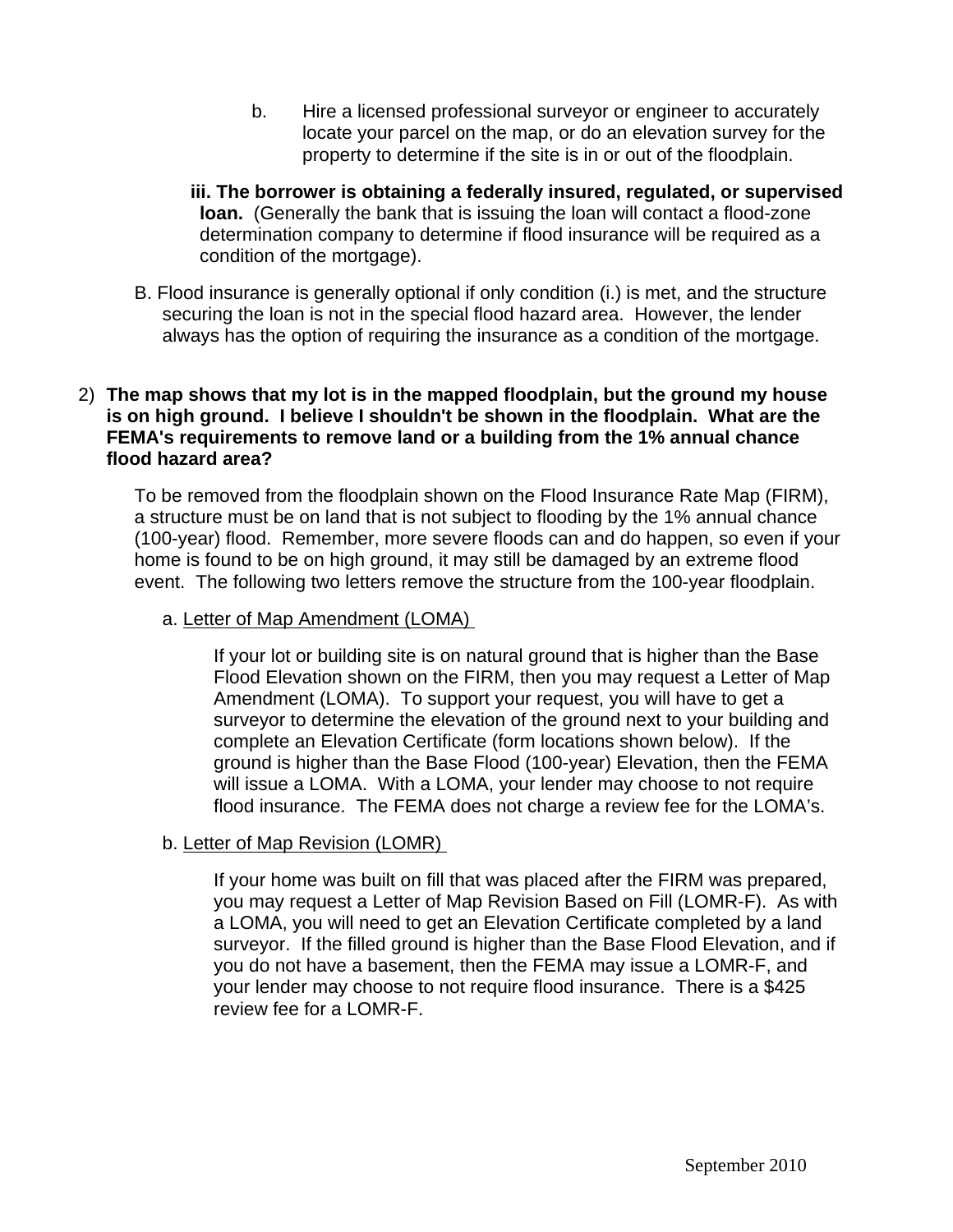# FORMS

For both the LOMA and LOMR processes a completed Elevation Certificate and MT-EZ form (for LOMA) or MT-1 form (for LOMR-F) must be submitted to the FEMA. These forms can be found online at:

Elevation Certificate: [www.fema.gov/media-library/assets/documents/160?id=1383](http://www.fema.gov/media-library/assets/documents/160?id=1383)

MT-EZ Form (for LOMA's) [www.fema.gov/mt-ez-form-instructions](http://www.fema.gov/mt-ez-form-instructions)

MT-1 Form (for LOMR-F) [www.fema.gov/mt-1-application-forms-instructions](https://www.fema.gov/mt-1-application-forms-instructions)

### **3) How and when do I get a refund for canceling my flood insurance?**

If you were required to get insurance by a lender and then you received a LOMA from the FEMA, you may request a refund. The lender is not required to waive the requirement; the lender may decide that flood insurance coverage is still required.

To get a refund, the lender must agree to waive it. Present the written waiver to the insurance agent who sold you the policy and request a refund. Refunds if granted may only cover the premiums paid within the last year. Refunds are not available if a claim has been made or is pending against the policy.

### **4) My bank said I'm in the floodplain and have to buy insurance. I don't believe it. What can I do?**

If a lending institution is federally regulated or making federally-backed loans, it must review the National Flood Insurance Program (NFIP) maps to determine if the building is located in a Special Flood Hazard Area. The SFHA is the area that is expected to be inundated by a 1% annual chance flood and is also known as the 100 year floodplain. If the bank makes such a determination, it must require the borrower to purchase flood insurance. Please note these determinations are purely in/out and do not involve the vertical elevation of the structure. A Letter of Determination Review (LODR) is the FEMA's comment on the determination made by the lender that the borrower's structure is in the Special Flood Hazard Area (SFHA). Borrowers who have good reason to dispute the flood hazard determination presented by a lender may request, that the FEMA review that determination. The LODR process does not consider the elevation of the structure or property above the flood level. The LODR process does not result in an amendment or revision to the Flood Insurance Rate Map (FIRM). It is only the FEMA's finding regarding the structure's location with respect to a delineated special flood hazard area.

Because of the fee required to process the request, borrowers should not consider this alternative unless they have already had the subject STRUCTURE plotted on the current effective Flood Insurance Rate Map (FIRM) and are certain it is wholly outside the SFHA. It is important to keep in mind that if any portion of a structure falls within the SFHA, the flood insurance purchase requirement will apply.